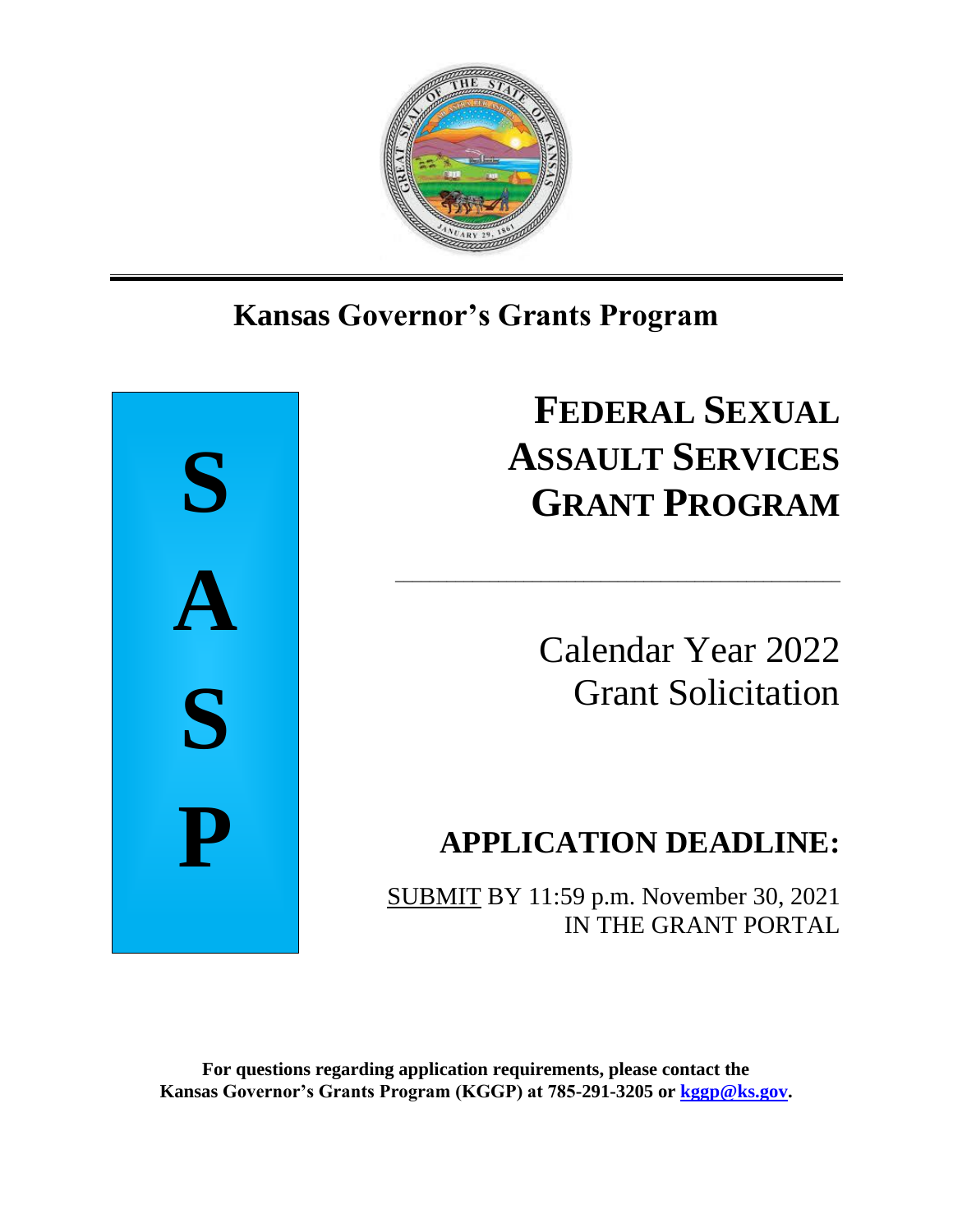## **Federal Sexual Assault Services Grant Program Guidelines**

## **Overview**

The following information provides guidelines for the Federal Sexual Assault Services Grant Program (SASP). The SASP is authorized by 34 U.S.C. §12511 and was created by the Federal Violence Against Women and Department of Justice Reauthorization Act of 2005, as amended by the technical amendments to that act. The purpose of SASP is to provide intervention, advocacy, accompaniment (e.g., accompanying victims to court, medical facilities, police departments), support services, and related assistance to adult, youth, and child victims of sexual assault; family and household members of sexual assault victims; and those collaterally affected by the sexual assault victimization.

This grant program recognizes the need to place increased focus on sexual assault, rape, sex trafficking, and other severe forms of trafficking in persons who have also experienced sexual assault in order to address the lack of available direct intervention and related assistance services and the unique aspects of sexual assault trauma. Women and men of all ages, as well as children, can be victims of sexual assault. The perpetrator can be a relative, acquaintance (e.g., boyfriend/girlfriend, friend, coworker, neighbor), or stranger.

To heal from the trauma, survivors often need support from family and friends, as well as critical direct intervention and related assistance provided by victim-centered social service organizations such as rape crisis centers, through 24-hour sexual assault hotlines, crisis intervention, and medical and criminal justice accompaniment. The SASP supports these services by assisting with the establishment, maintenance, and expansion of rape/sexual assault crisis centers and other nongovernmental or tribal programs dedicated to assisting those affected by sexual assault.

## **New Policy Requirement**

If funded, organizations will be required to implement a policy regarding response to workplacerelated incidents of sexual misconduct, domestic violence, and dating violence involving an employee, volunteer, consultant, or contractor. Upon request, Subgrantees will be required to provide a copy of the policy to KGGP staff. Additional information can be found here: [https://www.justice.gov/ovw/page/file/1295756/download.](https://www.justice.gov/ovw/page/file/1295756/download)

## **Funding Availability and Grant Project Period**

The amount of funds available for grant awards is approximately **\$433,500**. Grant projects funded under SASP shall be for a period of 12 months from January 1, 2022, to December 31, 2022. Any funds not obligated by December 31, 2022, must be returned to the KGGP.

## **Grant Application Deadline**

Grant applications must be submitted via the Grant Portal **by 11:59 p.m. November 30, 2021.**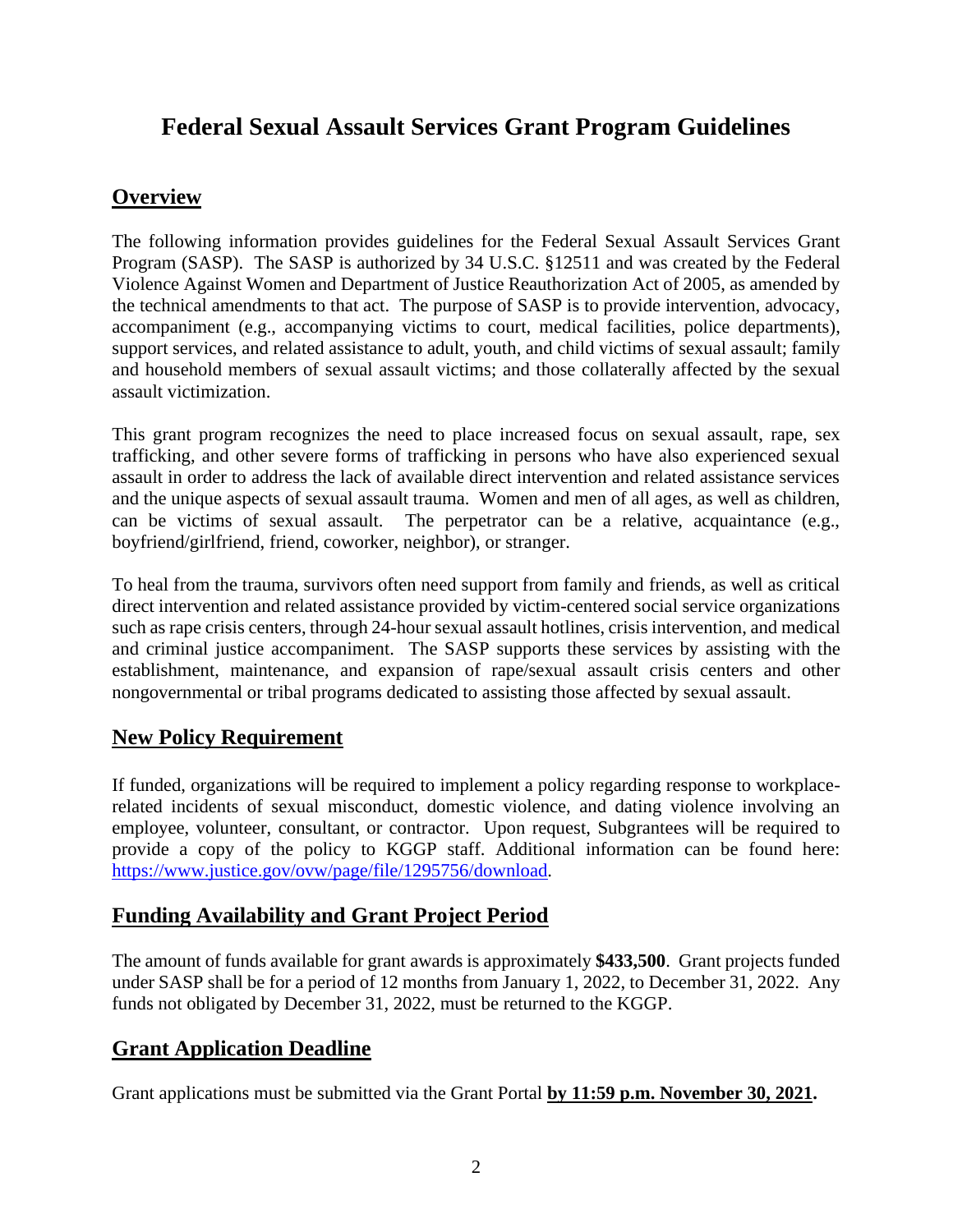## **Use of Grant Funds**

The KGGP finalized the 2022-2025 Kansas Implementation Plan to guide the direction of several federal grants including the Federal Sexual Assault Services Grant Program. Applicants are strongly encouraged to review the **Kansas Implementation Plan** and consider how their proposed SASP project fits into the Guiding Principle, critical priorities, and strategies. Specific emphasis will be expected in reporting on the Outcome Measures listed.

Available grant funds may be awarded to rape crisis centers and other nonprofit, nongovernmental organizations or tribal programs for programs and activities that provide rape and sexual assault services for the defined grant project purposes to victims without regard to the age of the individual. Organizations must serve all sexual assault victims seeking services regardless of age.

All applicants must be accredited or be in the process of accreditation by the Kansas Coalition Against Sexual and Domestic Violence (KCSDV). As a result, providers such as child advocacy centers whose mission is to serve children, are presumed ineligible for SASP funds unless documentation can be provided to demonstrate that the organization serves all ages and is accredited by KCSDV. Nonprofit organizations must be registered with the Kansas Secretary of State and have proof of exempt status as determined by the Internal Revenue Service.

Grant funds will be awarded to provide direct intervention and related assistance that may include:

- 24-hour crisis intervention services and referrals:
- Accompaniment and advocacy through medical, criminal justice, and social support systems, including medical facilities, law enforcement, and court proceedings;
- Crisis intervention, short-term individual and group support services, and comprehensive service coordination and supervision to assist sexual assault victims and family or household members;
- Information and referral to assist sexual assault victims and family or household members;
- Community-based, culturally specific services and support mechanisms, including outreach activities for underserved communities; and
- Development and distribution of materials regarding issues related to the services described above.

Priority will be given to applicants that are rape/sexual assault crisis centers providing direct intervention and related assistance to victims/survivors; to dual programs that provide sexual assault and domestic violence services to enhance the provision of direct intervention and related assistance services tailored for victims of sexual assault; and for projects that increase support for underserved populations.

Applicants are encouraged to allocate grant funds to support activities that help to ensure individuals with disabilities and persons with limited English proficiency or are Deaf or hard of hearing have meaningful and full access to programs and services. Applicants proposing to use grant funds to create materials must ensure they are accessible to persons with disabilities.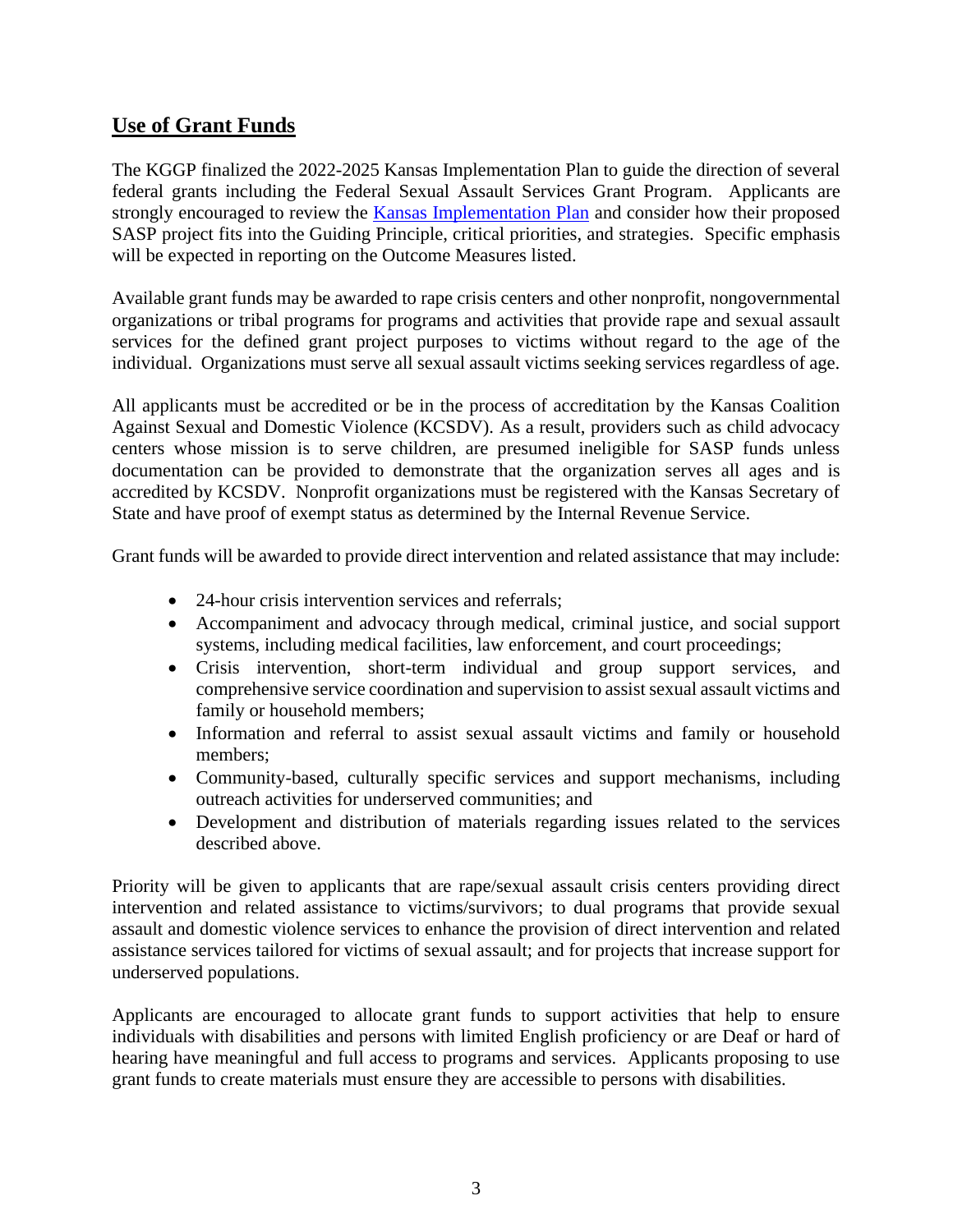*Note:* Organizations may provide sex-segregated or sex-specific programming if doing so is necessary to the essential operations of the program, as long as the organization provides comparable services to those who cannot be provided with the sex-segregated or sex-specific programming.

## **Limitations on the Use of Grant Funds**

SASP grant funds cannot be used for the following:

- Sexual assault forensic examiner (SANE) projects or programs;
- Sexual assault response team (SART) projects or coordination;
- Providing domestic violence services unrelated to sexual violence;
- Criminal justice-related projects or activities, including law enforcement, prosecution, courts, or forensic interviews;
- Prevention efforts and public education;
- Education programs in schools;
- Training of allied professionals and/or communities;
- Lobbying;
- Fundraising (including grant writing);
- Research projects;
- Applying for, auditing, or administering this grant; grant writing; board development; or for any training directed at any of these subject areas;
- Magazine subscriptions, printing or disseminating agency newsletters, or membership dues or fees;
- Construction; land and/or property acquisitions; modifications to buildings, including minor renovations (such as painting or carpeting); or vehicle purchases. (This includes mortgage payments); or
- Providing direct payment to any victim or dependent of a victim of domestic violence, dating violence, sexual assault, or stalking. The use of gift cards for victims or their dependents is not an allowable expenditure.

#### **Food and Beverages**

Purchasing food and/or beverages for any meeting, conference, training, or other event is not allowed. No food and/or beverages can be purchased with other funds that would constitute program income for a federal grant award. This restriction does not impact direct payment of per diem amounts to staff in a travel status under the applicant's travel policy.

#### **Travel-Related Expenses**

Grant project funds shall not be used to reimburse travel-related mileage and meal expenses in excess of the applicant's approved policy rate or the current federal per diem rates, whichever is lower. If the applicant chooses to reimburse at a rate in excess of the current federal rate, per its agency policy, grant funds administered by the KGGP cannot be used to make up the difference.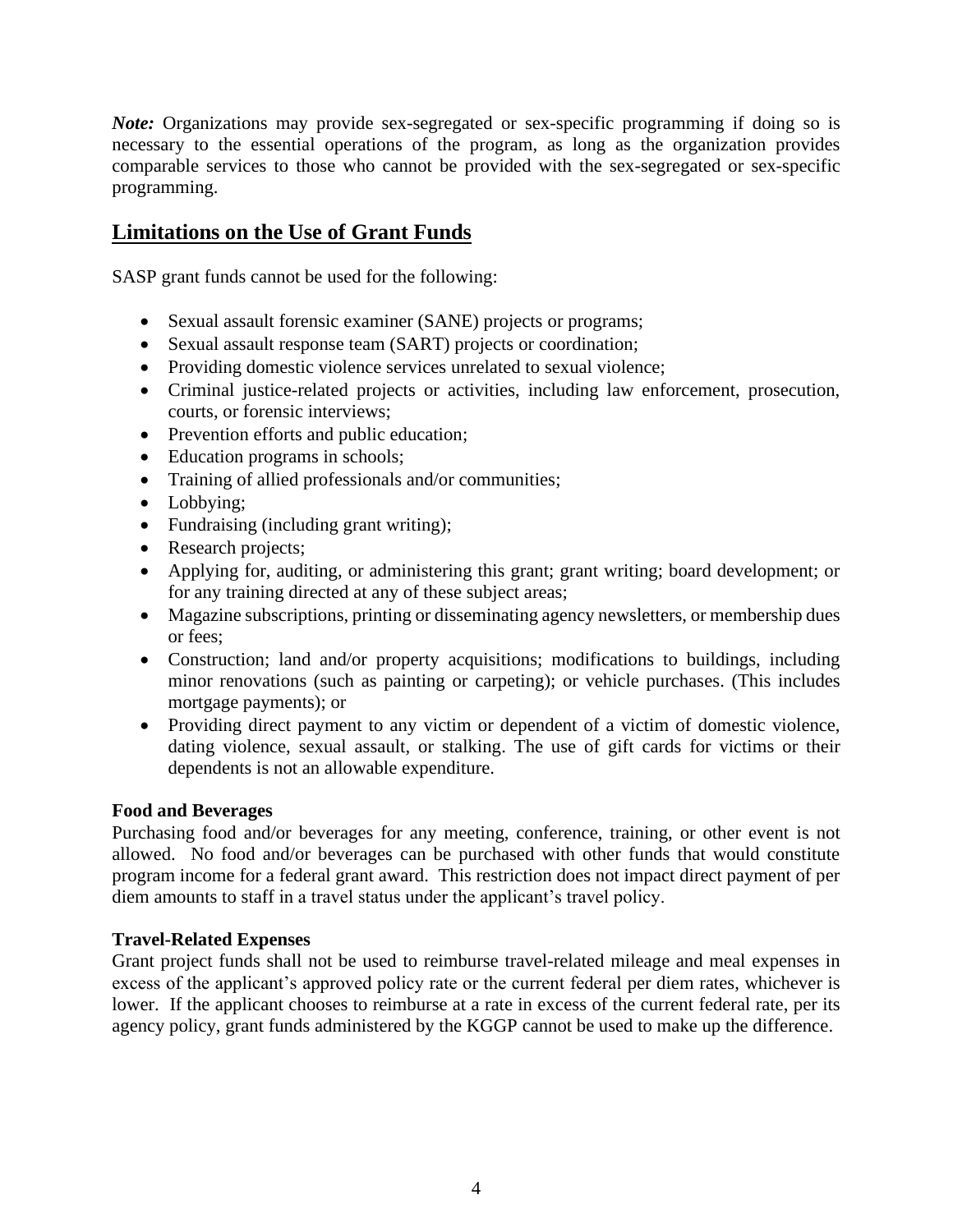#### **Equipment**

Grant project funds are not allowed to purchase equipment and hardware unless necessary and essential to the grant project's success. For purposes of this application and grant program, equipment is defined as assets with a useful life of one year or more and a cost of **\$5,000** or more.

#### **Fringe Benefits**

Grant project funds used for fringe benefit costs shall not be charged to the project at an amount exceeding the proportion of personnel costs supported by SASP funds.

#### **Training**

Grant project funds for training or conference attendance outside the State of Kansas are not allowed unless necessary and essential to the grant project's success. The applicant must demonstrate comparable training is not available in Kansas.

#### **Activities that Compromise Victim Safety**

Ensuring victim safety is a guiding principle underlying the SASP grant. Experience shows responses by the authorities may have the effect of minimizing or trivializing the offender's criminal behavior. Consistent with the SASP goals of ensuring victim safety while holding perpetrators accountable for the criminal conduct, the Office on Violence Against Women does not fund activities that jeopardize victim safety, deter or prevent physical or emotional healing for victims, or allow offenders to escape responsibility for their actions. Such activities include:

- Procedures or policies that exclude victims from receiving safe shelter, advocacy services, counseling, and other assistance based on their actual or perceived sex, age, immigration status, race, religion, sexual orientation, gender identity, mental health condition, physical health condition, criminal record, work in the sex industry, income or lack of income, or the age and/or gender of their children;
- Procedures or policies that compromise the confidentiality of information and/or privacy of persons receiving services;
- Procedures or policies that requirement victims to take certain actions in order to receive services (e.g. seek an order of protection, receive counseling, participate in couples counseling or mediation, report to law enforcement, seek civil or criminal remedies, etc.);
- Procedures or policies that fail to include conducting safety planning with victims;
- Project design and budget that fail to account for the access needs of participants with disabilities and participants who have limited English proficiency or who are Deaf or hard of hearing; and
- Materials that are not tailored to the dynamics of sexual assault or the culturally specific population to be served.

Misuse of grant funds may result in a range of penalties, including suspension of current and future funds, suspension or debarment from federal grants, recoupment of monies provided under a grant, and civil and/or criminal penalties.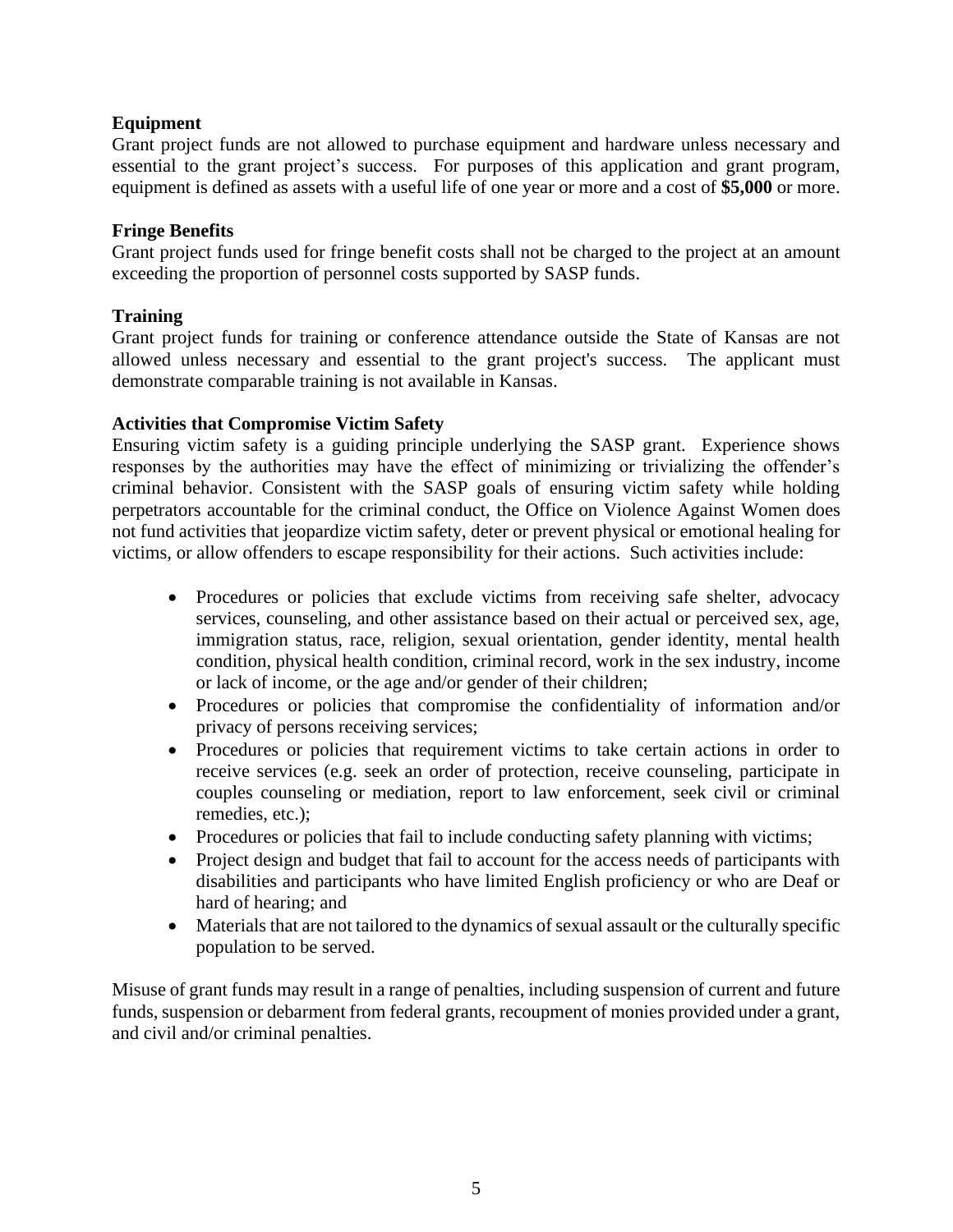#### **Supplanting**

SASP funds shall be used to supplement, **not** supplant, other federal, state, or local funds that would otherwise be available for victims of sexual assault. The following guidelines should be used in determining the supplanting of funds. Although the examples provided below relate specifically to staffing scenarios, supplanting is not limited to personnel. Supplanting can occur in any budget line item if sufficient documentation cannot support that a SASP grant award has not replaced funds otherwise available for the same program or purpose.

#### **Guidance Regarding Supplanting**

- **Defined:** To reduce federal, state, or local funds for an activity specifically because SASP grant funds are available (or expected to be available) to fund that same activity. SASP funds must be used to **supplement** existing federal, state, or local funds for program activities and may **not replace** federal, state, or local funds that have been appropriated or allocated for the same purpose. Additionally, SASP funding may not replace federal, state, or local funding that is required by law. In instances where a question of supplanting arises, the applicant or grantee may be required to substantiate that the reduction in non-SASP resources occurred for reasons other than the receipt or expected receipt of SASP funds.
- Example 1 Organization A appropriated or otherwise secured funds in FY22 for salary and benefits for three crisis counselors. In FY22, Organization A is awarded SASP funds designated for the hiring of two additional crisis counselors. Organization A expended the SASP funds as intended, and now has five crisis counselors.

In this scenario, Organization A has used SASP funds to supplement existing funds for program activities. Thus, supplanting has **not** occurred. If any of the crisis counselors had left the organization during FY22 and Organization A did not follow established recruitment procedures to replace the crisis counselors or utilized SASP funding for those positions for other purposes, supplanting **would** have occurred.

Example 2 Organization B appropriated or otherwise secured funds in FY21 for salary and benefits for three crisis counselors. Due to budget projections for FY22, Organization B expects to lay off two crisis counselors (facts that Organization B is able to substantiate). In FY22, Organization B is awarded SASP funds designated for hiring one additional crisis counselor. At the beginning of FY22, Organization B lays off one crisis counselor and uses SASP funds to continue the salary and benefits for the other crisis counselor.

> In this scenario, Organization B will use SASP funds to pay the salary and benefits for the one crisis counselor who would have been laid off but for the availability of SASP funds. Therefore, supplanting has **not** occurred.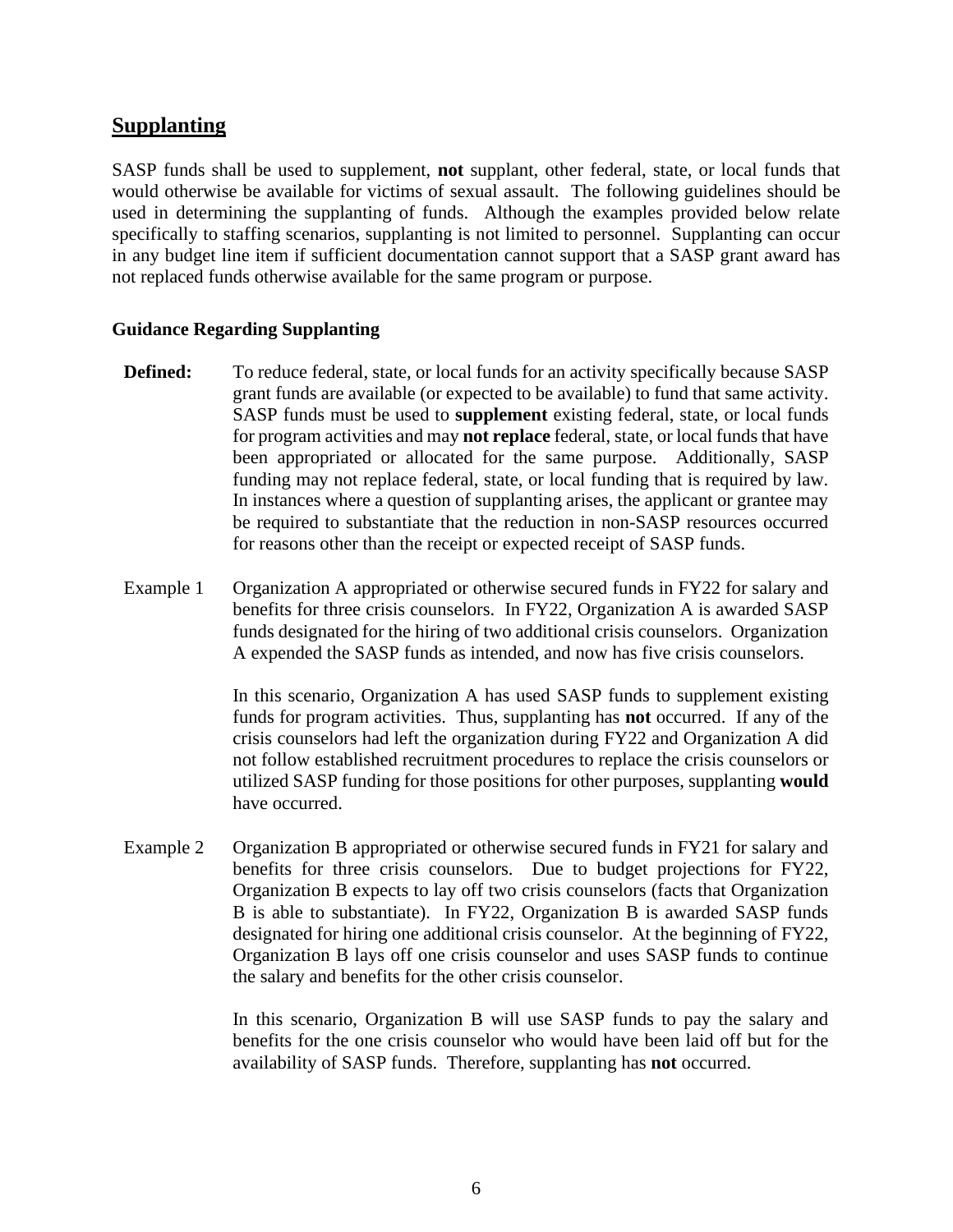Example 3 Organization C appropriates or otherwise secures funds in FY22 for salary and benefits for three crisis counselors. Organization C plans to use SASP funds to pay the salaries of two additional crisis counselors. Subsequently, however, Organization C opts to use two current experienced employees for this effort and uses SASP funds to pay their salaries and benefits. In so doing, Organization C determined that the remaining employees could handle the services and did not attempt to backfill the positions.

> In this scenario, by replacing existing funds with SASP funds, supplanting **has** occurred. Although Organization C may use experienced staff to fill the new SASP-funded crisis counselor positions, use of the SASP funds has not **supplemented** funds for program activities, but has **replaced** those funds through Organization C's decision not to hire replacements for staff designated for SASP-funded activities.

## **Grant Recipient Compliance and Reporting Requirements**

Applicants awarded SASP funds are expected to comply with the SASP grant program requirements set out in the grant assurances, reporting requirements, and any requirements arising as a result of a compliance review. The KGGP will conduct a compliance review of each SASP award. Failure to comply with these requirements may result in suspension or termination of grant funding.

In addition, subgrantees must comply with the provisions of the Federal Office of Management and Budget (OMB) Uniform Guidance for Federal Awards, 2 C.F.R. [Part 200;](http://www.ecfr.gov/cgi-bin/text-idx?SID=2c6d1c9f8de1f9619110b4599d84a234&mc=true&node=pt2.1.200&rgn=div5#_top) and the U.S. Department of Justice (DOJ) [DOJ Grants Financial Guide](http://ojp.gov/financialguide/DOJ/index.htm) effective edition, which includes maintaining appropriate programmatic and financial records that fully disclose the amount and disposition of SASP funds. This includes, but is not limited to:

- Financial documentation for disbursements;
- Daily time and activity records specifying time and type of service devoted to allowable SASP activities;
- Grant project files;
- The portion of the grant project supplied by other sources of revenue;
- Job descriptions;
- Contracts for services:
- Statistical documentation; and
- Other records that facilitate an effective audit, and grant analysis for compliance.

Agencies receiving a SASP grant are required to submit the following reports:

• Copy of the current **Equal Employment Opportunity Plan Certification** verifying such has been submitted to the U.S. Department of Justice, Office of Justice Programs, Office for Civil Rights.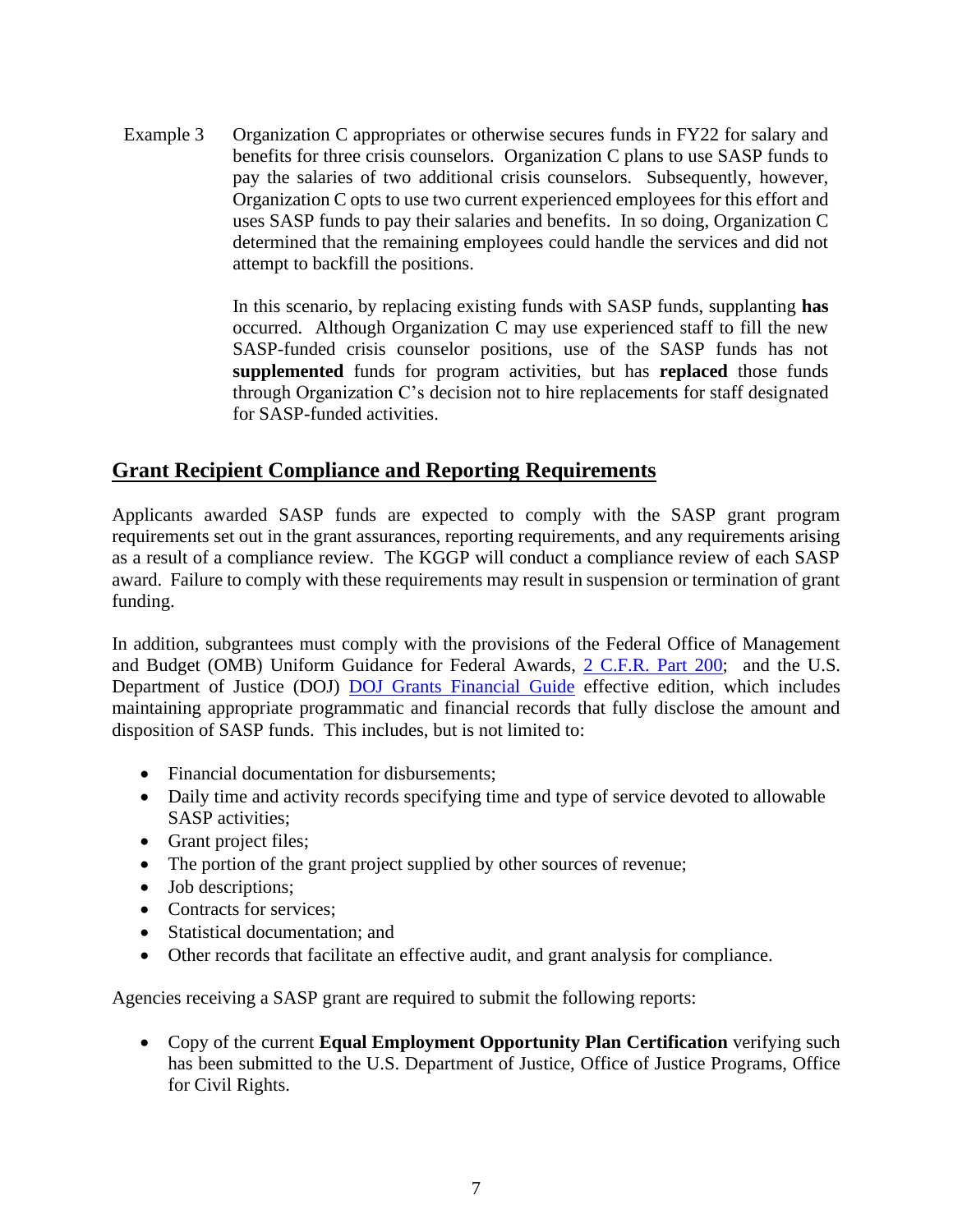- **Five Most Highly Compensated Officers Certification** must be submitted to open the award.
- Monthly **Financial Status Report** provides fiscal information on expenditures made during the month. Monthly reimbursements are made based on these expenditure reports. These reports are due 20 calendar days after the end of each month.
- The **Grant Project Narrative Report** provides a narrative description of the activities and services provided with grant funds. The report is due January 20, 2023.
- The **Projection of Final Expenditures Report** is due October 20.
- The **Annual Progress Report** is due 20 days following the end of the grant project period.

Any other reports that may be required by the federal government or the KGGP.

Agencies submitting late, incorrect, or incomplete reports will not receive payment until the next scheduled payments for grant programs. Repeatedly late reports, failure to submit reports or supporting documentation required by the grant assurances, or failure to respond to compliance review findings in the timeframe provided will result in the suspension of grant funds.

Copies of all financial and statistical supporting documentation must be maintained by the agency for a period of five years following the closeout of the grant award.

## **Review of Applications**

A grant review committee may assist the KGGP in determining grant awards for the Federal SASP grant program. Applicants will be notified via the Grant Portal of the grant award decision. Please do not call regarding the status of an application.

Each grant application will be evaluated using the following criteria:

- Applicant's support of the Guiding Principle, critical priorities, and strategies of the Kansas [Implementation Plan;](https://grants.ks.gov/docs/librariesprovider22/grant-reports/kansas-implementation-plan-2022-2025.pdf?sfvrsn=ec529846_7)
- Record of successful implementation of services in the victim services/criminal justice field;
- Quality of any needs assessment in terms of proposed services;
- Demonstration of clear, measurable and appropriate grant project objectives and activities consistent with the purpose areas outlined in the grant application instructions;
- Efficacy of evaluative components, both programmatic and fiscal;
- Relevant budget information;
- Submission of all required documents and a complete application; and
- Applicant agency's ability to fulfill all of the requirements of the SASP grant program.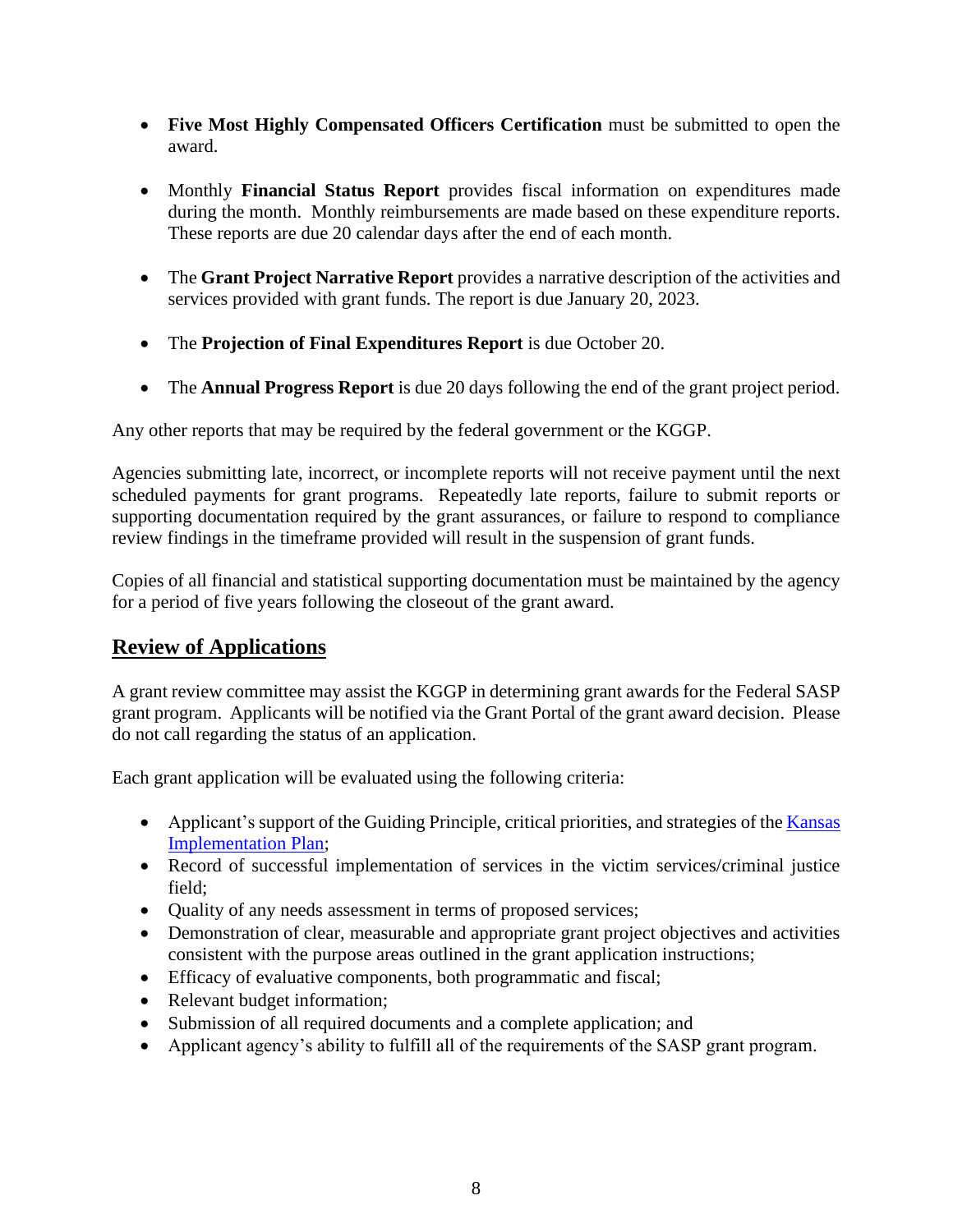## **Application Requirements**

Please read the SASP solicitation and requirements before completing the grant application. Submit application documents in 12 pt. Times New Roman, number the pages of the Project Narrative, and title each document filename as indicated below. Do not submit any section of the application in landscape format. Do not submit any items not specified in the instructions.

The application must include the following items:

- General Information (completed in Grant Portal)
- Project Narrative (separate document to upload not to exceed 10 pages)
- Grant Project Budget (completed in Grant Portal)
- **EXECUTE:** Agency Budgets (separate documents to upload)
- Grant Management Capacity (separate document to upload)
- **EXECUTE:** Proof of  $501(c)(3)$  status (separate document to upload)
- Certificate of Good Standing (separate document to upload)
- KCSDV Accreditation (separate document to upload)

## **General Information (completed in Grant Portal)**

Applicants must complete the General Information page online. Please note the language provided in the "Brief Description of Proposed Grant Project" field may be utilized on public websites and documents to describe the purpose of the grant project.

#### **Project Narrative (separate document to upload - not to exceed 10 pages)**

The following items must be included in the Project Narrative. Include each item in the order listed below and clearly label each section. The Project Narrative pages shall be numbered and shall not exceed 10 pages in length.

#### **Problem Statement and Needs Assessment**

The submission of an application presumes there is a definable problem that will be addressed by the requested grant funds. Provide a detailed explanation of the problem that will be addressed, either in whole or in part, with the requested grant funds. Provide data supporting the problem to be addressed in the grant application and site the source of the data provided. Describe how the grant funds will address the problem. Describe any needs assessment used to develop the problem statement, such as an evaluation of agency service activity or other assessment. If the applicant is comparing local data to state or national data, include information establishing the need locally or describing why the local community is limited in resources to address the problem.

#### **Justification of Need for Grant Funds/Increase Request**

Applicants must explain why SASP funds are needed to support the grant project. This justification must tie the financial need to the described problem statement and needs assessment. If the applicant received a 2021 SASP award, explain why grant funds are needed to support the continuation of the project and why other funds are not available to sustain the project. In addition, if the applicant is requesting a new budget line item or funding increase to line items from the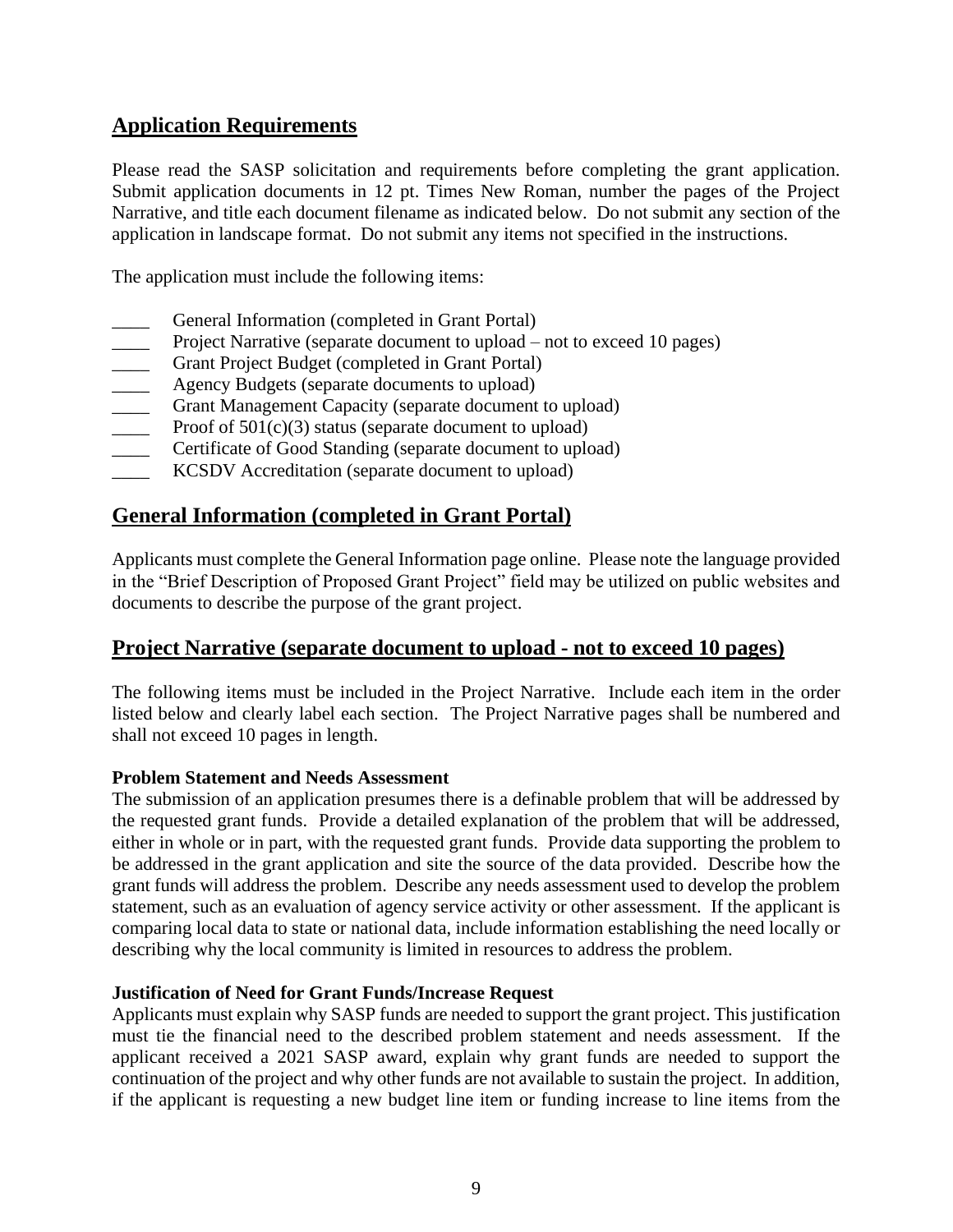previous grant award, explain the need for additional funds and what additional activities and/or services will be provided. Describe how the increase or addition of the new line item(s) is not supplanting other funds, per the definition in Supplanting section of application. If the expenses are existing agency costs or activities, the non-supplanting explanation must include a description of how they were previously supported and why that support cannot continue to be utilized. The applicant must ensure any request for additional funds outlined in the Project Narrative corresponds to the grant project budget submitted. The applicant should state whether other funds have been sought to support the program and describe the outcome of those efforts.

#### **Grant Project Goal(s) and Objectives**

State the goal(s) of the proposed grant project. This should not be the goals of the agency but should be specific to the proposed SASP-supported project. The goals for the grant project should be consistent with the mission and overall goals of the agency, as well as the results of the needs assessment.

List the objectives to be accomplished to achieve each goal listed. Objectives should be specific, measurable, realistic, and consistent with the goals of the grant project and cover a single event or outcome. Include the activities for each objective and explain how each objective will be measured. The applicant should incorporate the Kansas Implementation Plan Guiding Principle, critical priorities, and strategies found on pages 22 through 27 of the Plan, to the extent possible. Specifically identify any evidence-based programs and/or practices being incorporated into the proposed objectives and activities.

#### **Example (follow the format below):**

| <b>Objective</b>                | <b>Activities / Time Frame</b>                              | <b>Person Responsible</b> |
|---------------------------------|-------------------------------------------------------------|---------------------------|
| 1. Hire additional Sexual       | 1a. Post position                                           | 1. Executive Director     |
| Assault Victim Advocate.        | By January 15, 2022                                         | and current Sexual        |
|                                 | 1b. Interview and hire for the position.                    | Victim<br>Assault         |
|                                 | By February 15, 2022                                        | Advocate                  |
|                                 |                                                             |                           |
| 2. At least 100 victims of      | 2. Victims will be contacted by an 2. Sexual Assault        |                           |
| sexual assault will receive an  | advocate to assess their safety and Victim Advocate I       |                           |
| initial face to face meeting as | service needs.                                              | and II                    |
| requested by the victim.        | January 1, 2022 to December 31, 2022                        |                           |
|                                 |                                                             |                           |
| 3. The number of sexual         | 3. Following the initial face to face                       | 3. Sexual Assault         |
| assault victims served will     | meeting, victims will receive requested   Victim Advocate I |                           |
| increase by at least 25% from   | services.                                                   | and II                    |
| the prior year.                 | January 1, 2022 to December 31, 2022                        |                           |

**Goal I:** Increase availability of direct services for victims of sexual assault in Shawnee County.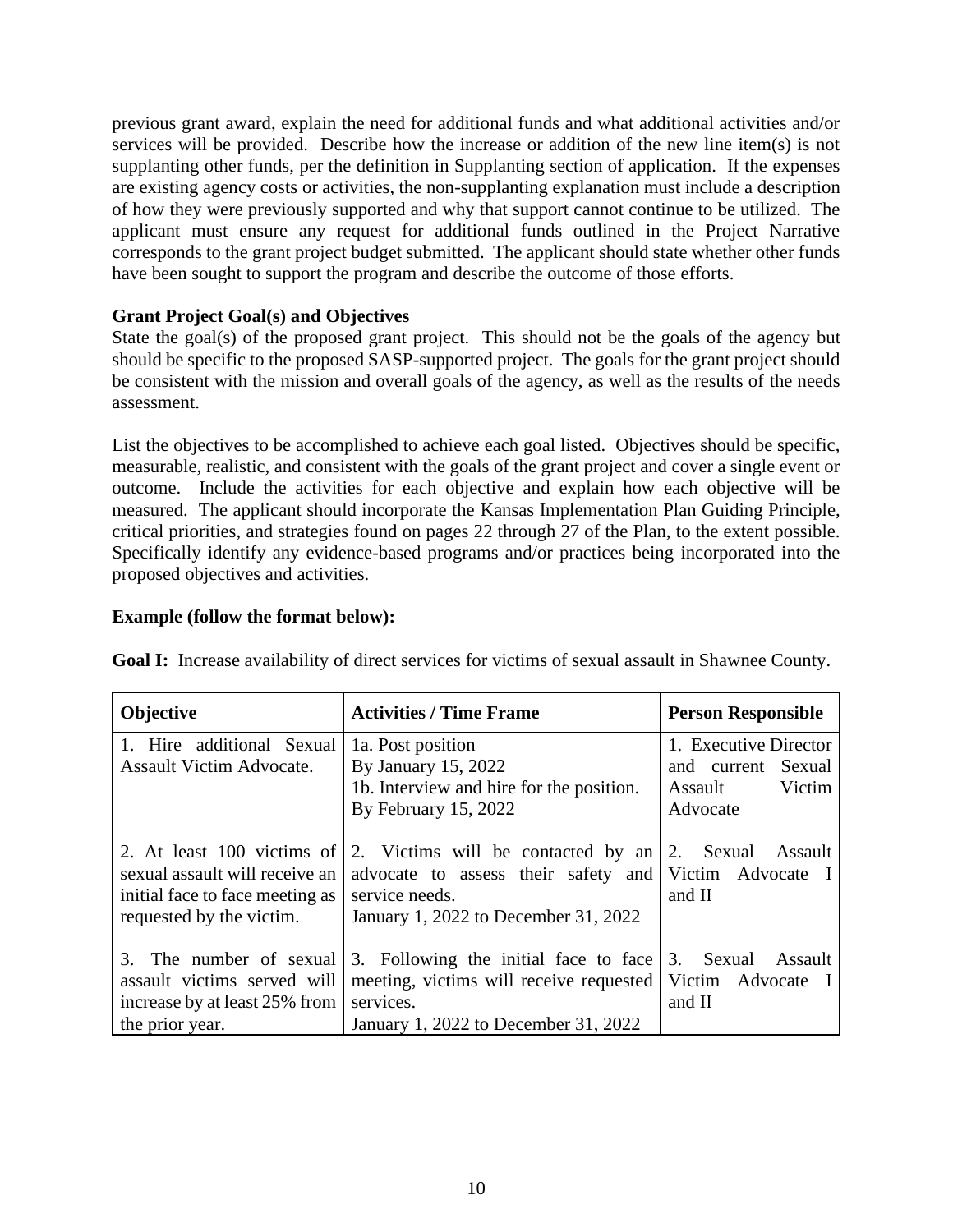#### **Grant Project Performance Measures and Results**

Applicants receiving SASP grant funds will be required to demonstrate how the grant project was implemented and if the project achieved the results expected based on the data collected and evaluated. The applicant should incorporate the Kansas Implementation Plan Guiding Principle, critical priorities, and strategies, found on pages 22 through 27 of the Plan, to the extent possible. Please describe the following information:

- Process used for monitoring the implementation, progress, and outcomes of the grant project;
- What data will be collected;
- How the data collected will be used to ensure the success of the grant project;
- Criteria used to evaluate the activities and/or services provided through the proposed grant project;
- How the proposed objectives are measured and how it will determine whether the proposed grant project is effectively and efficiently reaching the proposed goals and objectives; and
- What the grant project will achieve.

## **Grant Project Staff**

Provide a list of each staff member to be funded with the grant along with staff who will be responsible for monitoring and evaluating the grant project. Include the name, title, and a brief job description for each staff listed. In addition, describe how this staffing pattern will help meet the goals of the grant project.

#### **Coordinated Community Response Information**

Grant funds are maximized when community agencies work together at all levels. Funding priority shall be given to agencies demonstrating and maintaining collaboration. Applicants must provide the following information:

- How and with what entities the applicant collaborates with or proposes to collaborate with to carry out the grant project and coordinate resources for victims of sexual assault.
- Point of contact for each agency the applicant will collaborate with in providing services or making referrals during the grant period.
- How the applicant will cooperate with law enforcement, prosecuting attorneys' offices, courts, and other governmental or nonprofit agencies.
- Any new collaborative efforts the applicant will undertake during the grant period and the impact the collaboration will have on the grant project.
- How collaboration with units of government and/or with organizations will maximize grant funds.
- How SASP funds will fulfill a gap in service and avoid duplication of services or resources in the applicant agency, related agency, or community.

#### **Underserved Populations**

Define the underserved population identified in the applicant's service area, including those that may be underserved because of ethnic, racial or cultural background, language diversity, persons with disabilities, or geographic isolation. Use local data to support the populations identified as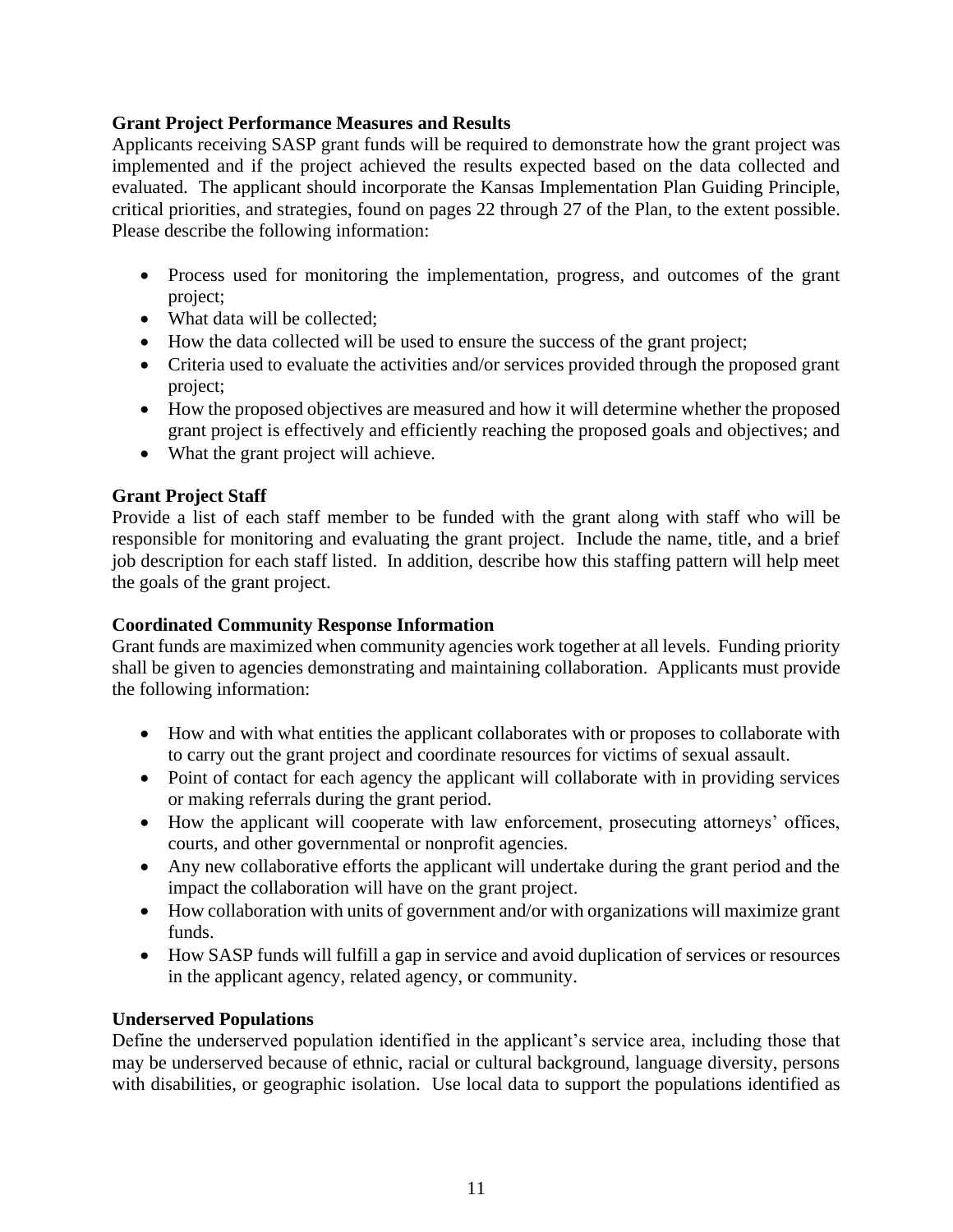underserved. Provide the applicant's plan, including a description of the specific steps taken by the applicant, to provide outreach and services to the underserved populations.

#### **Sustainability**

Provide a detailed description explaining what efforts made, or to be made, to ensure the longterm fiscal and programmatic sustainability of the project and program. The applicant must detail how the project will be funded in future years if SASP funding declines or is not available.

#### **Dissemination of Crime Victims' Rights Information**

Describe the applicant's written procedures for assisting victims of crime in seeking available crime victims' compensation benefits and informing crime victims of their rights as provided by law. The procedures must detail how victims will be informed of their statutory rights as provided in K.S.A. 74-7333 and amendments thereto.

#### **Civil Rights Contact Information**

Applicants must include the name, address, and telephone number of the civil rights contact person who is responsible for ensuring all applicable civil rights requirements are met and who will act as liaison in civil rights matters.

#### **Current Board President Contact Information**

If the applicant is a nonprofit agency, it must include the name, contact information, and the term of service for the current Board President.

#### **System for Award Management (SAM) Registration**

Applicants must establish and maintain an active registration status in the [SAM.](http://www.sam.gov/) Based on the SAM registration, the applicant must provide 1) the agency's unique entity identifier provided in the SAM profile; 2) the agency's DUNS number as required for SAM registration, and 3) the current SAM expiration date.

#### **Current Audit Report**

All applicants **must** provide information in this section of the Project Narrative on when the organization's most recent financial audit was completed, who performed the audit, what period it covered, whether the applicant met the threshold for a Single Audit, and where the audit is filed.

If the KGGP has **not** received a copy of the organization's most recent audit report, including the Single Audit report if applicable, and IRS Form 990, those items must be forwarded by U.S. mail to: Kansas Governor's Grants Program, Landon State Office Building, 900 SW Jackson, Room 304 North, Topeka, KS 66612-1220. Include with the audit the Auditor's Letter to Management if applicable. If there are any findings and/or recommendations in the audit report or in the Letter to Management, explain how the findings and/or recommendations were, or will be, addressed by the applicant.

#### **Grant Project Budget (completed in Grant Portal)**

The applicant must submit a reasonable and cost-effective grant project budget. All grant projectspecific budget information is completed online within the provided data fields of the Grant Portal. No *grant project* budgetary documents are uploaded as part of the application.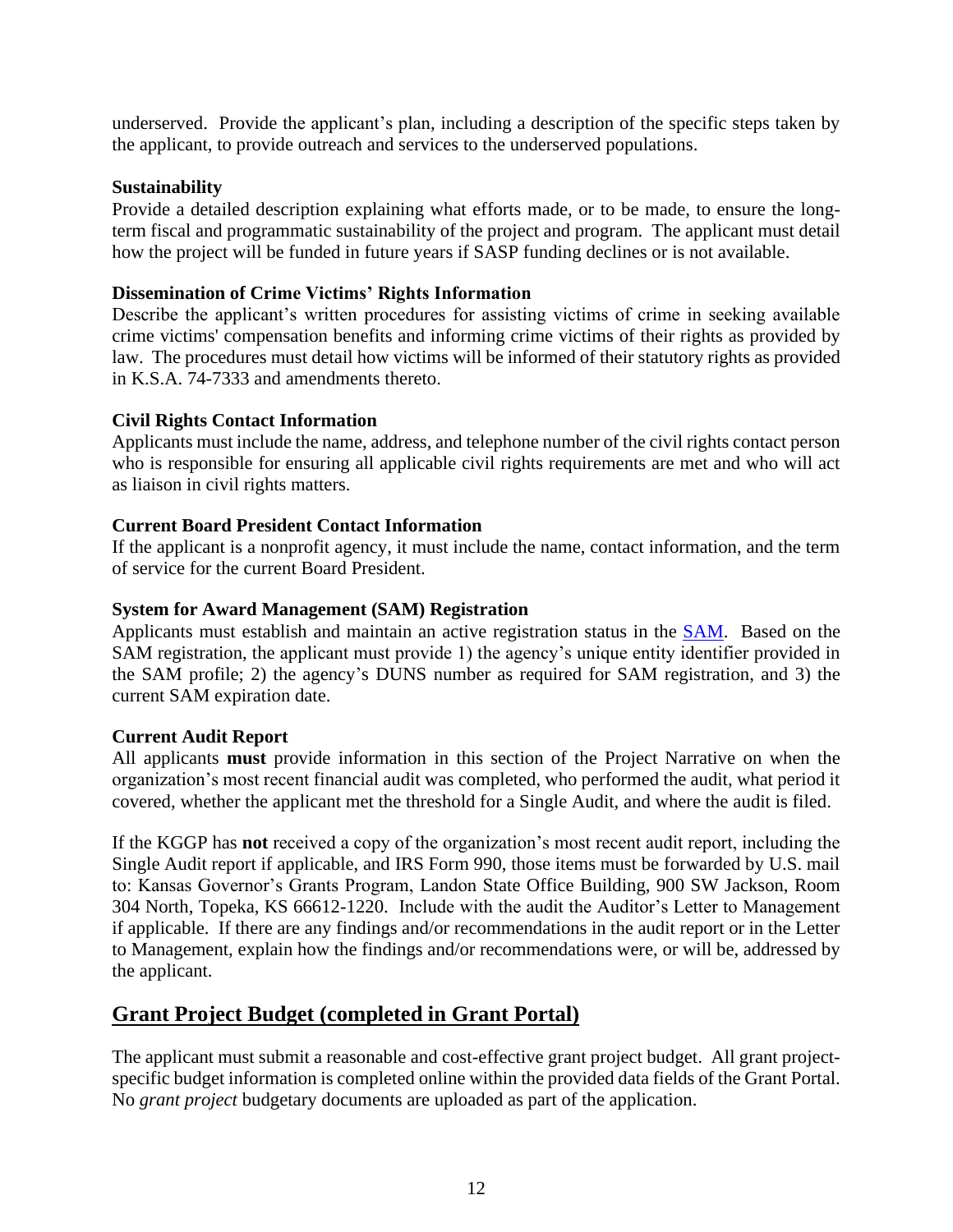Requested line items must be clearly linked to the proposed activities to be conducted in achieving the goals and objectives of the grant project. The budget must adhere to allowable costs and activities as outlined in the SASP solicitation; Federal OMB Uniform Guidance for Federal Awards, 2 C.F.R. [Part 200;](http://www.ecfr.gov/cgi-bin/text-idx?SID=2c6d1c9f8de1f9619110b4599d84a234&mc=true&node=pt2.1.200&rgn=div5#_top) and the [DOJ Grants Financial Guide](http://ojp.gov/financialguide/DOJ/index.htm) effective edition.

A detailed calculation and brief narrative explanation must be provided in the Description field of each line item. Calculations shall clearly demonstrate how the requested amounts were derived. Personnel must be listed by the agency-assigned title for the position. Positions should be classified as "New" *only if* the requested position would be a new position for the agency. Personnel and associated fringe benefit costs must be demonstrated in terms of full compensation and the percentage of time to be devoted to the SASP grant project for each position requested. Fringe benefit costs shall not be allocated to a position at a rate exceeding the portion of personnel costs requested in the SASP Personnel category. Training events and other travel costs must be specifically identified to the extent possible. Following are examples of descriptions that might be used for line item requests. Visit [Writing a Grant Project Budget](https://grants.ks.gov/docs/default-source/how-to-guides/writing-a-grant-project-budget-guide.pdf?sfvrsn=2d1f541a_4) for more guidance.

| Line Item                 | Amount    | Description                                                                                                                                                                                                                             |
|---------------------------|-----------|-----------------------------------------------------------------------------------------------------------------------------------------------------------------------------------------------------------------------------------------|
| Advocate                  | \$31,980  | Full-time, 40 hrs/wk; employees scheduled to receive a 5%<br>raise on July 1: $(\$15.00/hr \times 1,040 hrs) + (\$15.75 \times 1,040$<br>hrs)                                                                                           |
| Advocate                  | \$23,985  | Full-time, salaried, 75% of time on project; employees<br>scheduled to receive a 5% raise on July 1: (\$31,200 x .5 year)<br>$+$ (\$32,760 x .5 year) x .75 of time                                                                     |
| Conferences/<br>Workshops | 910<br>-S | Crime Victims' Rights Conference, April 2022, Wichita:<br>$(\$135$ registration x 2 staff) + (200 miles x \$.50/mile x 1<br>vehicle) + $(\$90/night \times 2$ nights x 2 staff) + $(\$30/day \text{ meals})$<br>$x$ 3 days $x$ 2 staff) |

#### **Current and Next Fiscal Year Agency Budgets (separate document to upload)**

Upload the applicant's current and next fiscal year budgets, including balanced **income and expenses**. Include the fiscal period utilized by the agency. List all staff positions separately with their respective salaries/wages. If the applicant is under the umbrella of a larger entity, submit the budget developed for the applying program. Agency income must list **all** sources of financial support (i.e. foundations, government agencies, fund-raising events, individual contributions). For each income source, state the amount and its status (received, requested, committed, or projected). If the income is requested or projected, state the date the program expects to be notified of the funding decision or the date the program anticipates collecting the income. Include the appropriate pro-rated portion of this grant application request as budgeted income with a "requested" status. Also, be sure all line items requested in this application can be found in the agency's budget for expenses.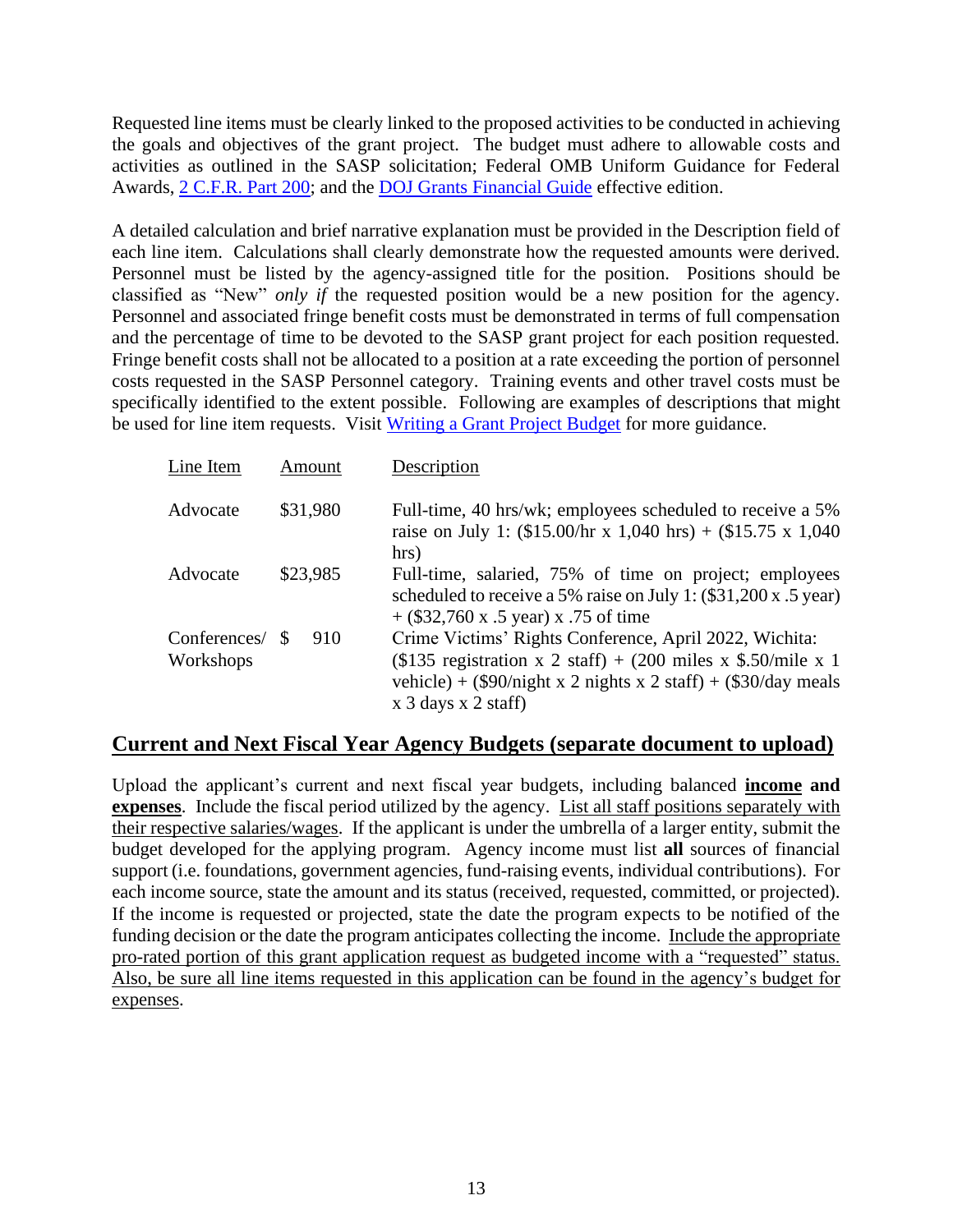Example of budget income only:

| Current Fiscal Year July 1, 2021-June 30, 2022 |               |               |             |
|------------------------------------------------|---------------|---------------|-------------|
| <b>SOURCE</b>                                  | <b>AMOUNT</b> | <b>STATUS</b> | <b>DATE</b> |
| City of $x'$                                   | \$50,000      | Projected     | 1/22        |
| United Way                                     | 5,000         | Received      | 9/21        |
| Walk-A-Thon                                    | 500           | Collected     | 8/21        |
| SASP '21-GOV                                   | 28,140        | Received      | 12/20       |
| SASP '22-GOV                                   | 27,300        | Requested     | 11/21       |
| <b>Total Agency Income</b>                     | \$110,940     |               |             |

**\*Note:** -Budget expenses are also required. -Repeat for Next Fiscal Year.

## **Grant Management Capacity (separate document to upload)**

In accordance with requirements described in the Federal OMB Uniform Guidance for Federal Awards, 2 C.F.R. Part 200, the KGGP must assess the applicant's ability and capacity to implement the proposed SASP project in full compliance with Federal statutes, regulations, and terms and conditions of a grant award. Applicants must upload as an attachment a document describing the following information:

- Written accounting policies and procedures and how often they are updated;
- Procedures for ensuring each grant award and associated match is accounted for separately and distinctly from other sources of revenue;
- Accounting system, when the current system was implemented, its level of automation, and type(s) of technology utilized, and any manual accounting processes used to complement the system;
- Procedures for monitoring the approved grant project budget and tracking expenditures at a line item level;
- Internal controls for ensuring grant project expenditures are solely for allowable and approved purposes;
- Reserve funds and/or capacity to manage SASP funding on a reimbursement basis;
- Knowledge, qualifications, experience, and training of programmatic and fiscal staff responsible for guaranteeing grant compliance; and
- Experience in managing other grant funds awarded to the applicant agency, including the name of the grant program, the purpose of the program, the year(s) awarded, whether any monitoring was conducted by the funder(s), and what findings were cited by the funder(s).

## **Proof of 501(c)(3) (separate document to upload)**

Upload as an attachment proof of the applicant's exempt status as determined by the Internal Revenue Service.